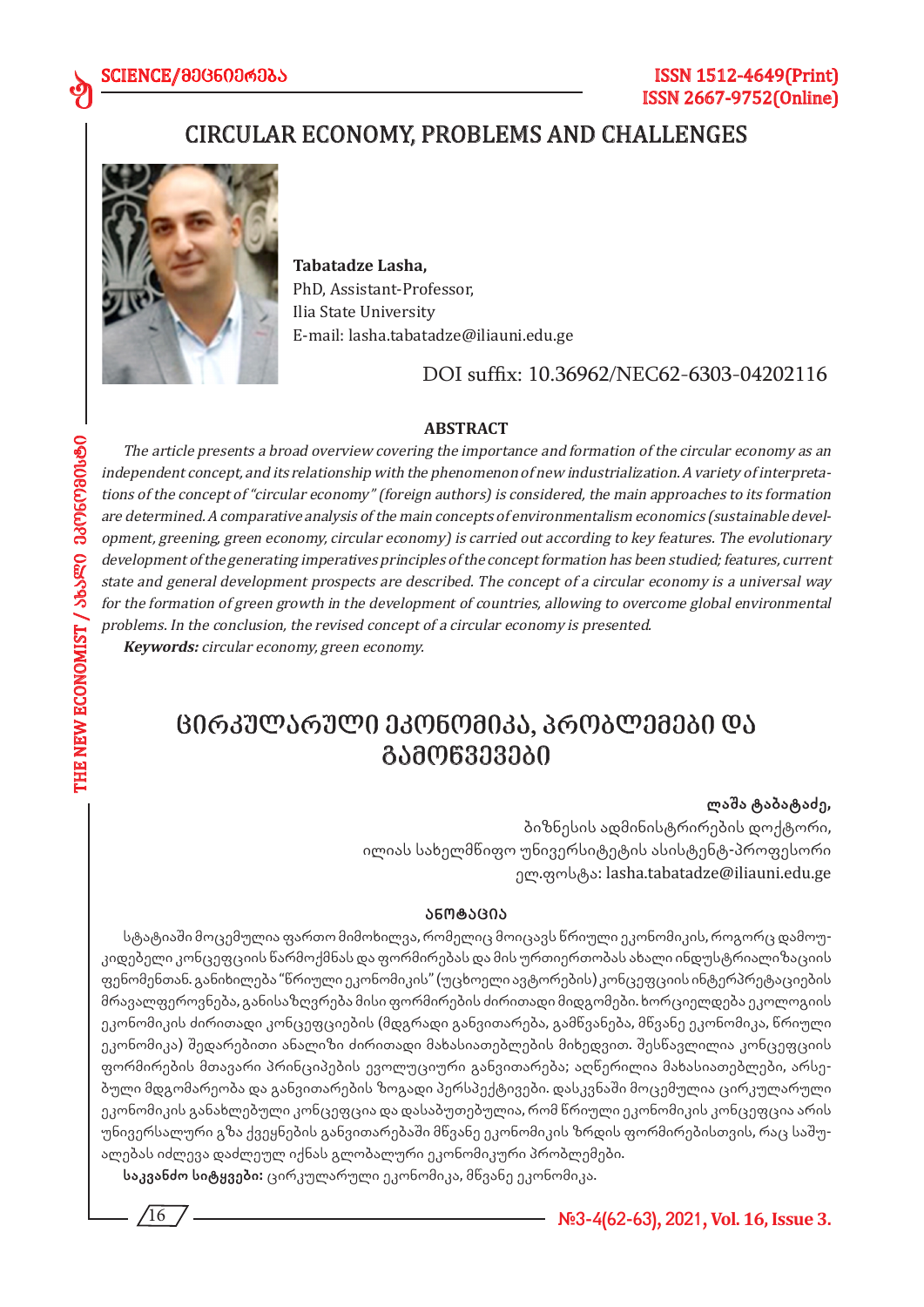d

# ISSN 1512-4649(Print) ISSN 2667-9752(Online)

#### **INTRODUCTION**

In the middle of the XX century, the world scientific community, having analyzed the negative trends of scientific and technological revolution, came to the conclusion that the possibilities for economic growth by operating a linear (industrial) model on the scale of planetary development were limited and began to search for alternative solutions, one of which was the concept of a circular economy. The world is now using a linear take-makedispose model. That is, the production of clothes looks like a chain, where a manufacturer takes a large amount of readily available natural resources and energy, uses them to make clothes, and then dispose of this product. Circular fashion is a regenerative system in which clothing can be reused in a circular fashion. The main idea behind the new pivot is that our products are valuable resources that should not be wasted at the end of their life cycles. Instead, we must keep them in a closed loop through reuse and recycling. The circular pattern invites each garment to be made in such a way that it can be reused. Thus, it is possible to protect the ecosystem from pollution and provide people with work. Moving from a linear to a circular economy has many benefits. First, it will reduce the burden on the environment and increase the security of the supply of raw materials. Second, consumers will be looking for more durable and innovative products that will improve their quality of life and save money in the long run. It's not just independent or sustainable apparel brands that are driving a circular economy in fashion. Big brands are also active. In January 2018, 64 of the world's leading fashion companies such as Adidas or Inditex, which includes Zara, Massimo Dutti, Pull and Bear and Stradivarius, signed a pledge to accelerate the transition to a circular business model.[2]

For example, Inditex has pledged that by 2020 its 2,000 stores will partner with local organizations to redistribute and recycle clothing. Smaller brands like Rapanui Clothing are taking a cradle-to-cradle approach. It is about encouraging its customers to send used brand clothing for recycling, reuse or recovery. By 2030, H&M plans to switch to 100% recycled or sustainable packaging, reduce water use in production by 25% and launch a function on the website that will allow consumers to find out the address of the factory where their clothes were produced, to get more information on the composition of materials and how they can be reused or disposed of. The brand was also one of the first to propose an in-store recycling scheme, in which customers were offered a £ 5 voucher in exchange for returning the garment for recycling. Also in April were produced from ecological materials: Piñatex - a leather substitute extracted from cellulose fibers of pineapple leaves, from Bloom Foam - a plant-based material made using freshwater algae bio-

**#3-4(62-63), 2021, Vol. 16, Issue 3.** 17

mass (used in the production of shoes), as well as from Orange Fiber - silk fabric made from citrus cake, which remains during the production of juices.[3]

#### **PROBLEMS AND CHALLENGES.**

The works of foreign authors of the circular economy, various scientific-practical conferences, materials of international forums, research reports of international organizations, legislative-normative acts of local or international importance in the field of research, including declarations and agreements were studied and critically reviewed. Two research questions for the research, were identified: ,,What are the main conceptual similarities and differences between sustainability and circular economics? How is a conceptually circular economy related to sustainability? There are two main types of definitions circular economy: definitions from a resource perspective, where the emphasis is on creation of a closed circulation of material resources and to reduce the introduction of new, untouched resources, and definitions, which apply not only to material resource management, but and other aspects such as changing consumption patterns. The transition to a circular economy characterized by reduced use of primary resources, preserving the maximum possible value of materials and products and changing consumption patterns. Awareness of excess consumption is growing, but the global economy continues to exploit natural resources more and more wastefully. On average, humanity annually consumes resources 1.75 times the Earth's capabilities. If everyone lived like an average German, we would need about three Earth-equal planets to match the annual resources and waste generated. The solution to the problem of overexploitation of natural resources is their restoration and continuous circulation of resources within closed cycles of the economy. In a circular economy, products are used and repaired for as long as possible. They are then deconstructed so that the original materials can be reused to create new products of similar value. The current level of development of the circular economy is insufficient: its share in the world economy is on average 8.6%. However, in order to remain within the ecological capabilities of our planet, it is necessary to increase it to 50–70%. [4]

In the German economy in 2019, the share of the circular economy was only 10.4% - in the sense that only 10.4% of the resources consumed in production were recyclable materials. Progress in this direction is moving rather sluggishly. Over the past six years, growth in Germany has been only 0.1% per year. Even if the country doubles its pace, it will only be able to reach 50% by 2215. In favor of a circular economy, there are arguments of not only ecological, but also economic properties. The economy requires resources

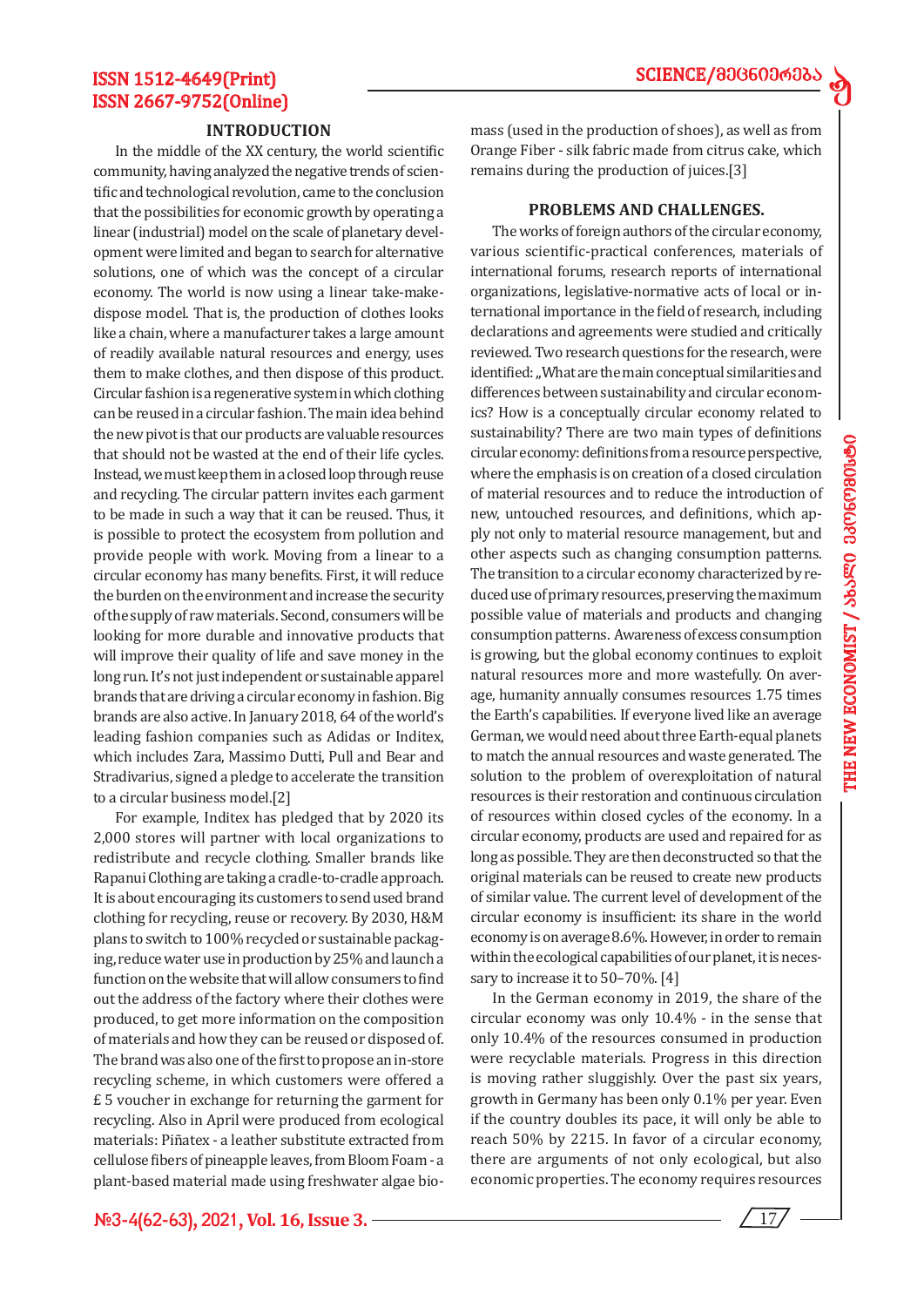# ISSN 1512-4649(Print) ISSN 2667-9752(Online)

to produce goods and services and ultimately create shareholder value. Unless companies start using recyclable materials radically more often, they will face resource constraints that will hamper their operations in the medium to long term. To become part of the circular economy, companies need to conduct a complete overhaul of their business models and answer the following questions for themselves:

 $\checkmark$  What types of materials are used and how should the product design be redesigned to optimize the use of materials?

 $\checkmark$  How can you organize the development, production and marketing of products in such a way as to ensure a continuous and closed flow of resources?

 $\checkmark$  What types of business models are needed to enable long product life, end-of-life collection and recycling?

 $\checkmark$  What new ecosystems need to be created to enable reuse, product recovery and raw material recovery?

By 2030, the transition to a circular economy could create additional economic opportunities for Germany in the amount of 140-200 billion euros. Moreover, this figure does not take into account the additional value of this approach for the environment and the reduction of costs for society in the future. The largest source of economic value is the recovery and reuse of circulating materials. To capitalize on this value, companies need to redesign their products, build end-of-life systems from scratch, implement innovative business models, and develop new recycling technologies. Circular economy initiatives can also create new market opportunities, strengthen customer relationships, reduce risks, increase employee motivation, and make supply chains more resilient to adverse events. This resilience can help companies weather unexpected shocks like the COVID-19 pandemic. Formulating and considering goals for recycling alone is far from sufficient and will not contribute to the development of a circular economy: First, recycling is the last priority in describing the circular economy concept. Prior to this, many other strategies have emerged that promote the reduction, repair, or reuse of products or parts of products. For example, in the packaging industry, it is necessary to reduce the amount of packaging before processing. Reusing instead of recycling is also a circular solution that applies to packaging. Second, a company cannot realize a circular economy alone. [3] If all of a company's packaging is 100% recyclable or biodegradable, but markets do not have a proper collection system or recyclable infrastructure, then, unfortunately, circular production does not make sense. The circular economy requires a new type of collaboration and interaction between companies and stakeholders within the same industry or ecosystem. Ac-

 $18$ 

cordingly, the company needs to work with stakeholders throughout the value chain to ensure that the cycles are closed. It even requires lobbying to influence policies to strengthen the circular economy, as a closed economy can / should also be shaped by policy instruments and new social goals. The European Commission is demonstrating its willingness to invest in sustainable futures and thus halt or slow down the rise in global warming. Moreover, the Green Deal's goals not only encompass the environmental need for a greener future, but also include economic and social considerations that enable Europe to pursue a resource-efficient and future-oriented growth strategy.Specific areas for action to achieve the goals and therefore European climate neutrality can be found in the Green Agreement. One of the main measures mentioned is "to promote more efficient use of resources through the transition to a clean circular economy.

Circular economics has been a hotly debated topic for a number of years, and although it has received widespread acceptance, it is not yet universally applied. In Germany, for example, the Circular Economy Act (Kreislaufwirtschaftsgesetz, KrWG) has been in force since 2012, which follows the principle of handling waste that is safe for humans and the environment, taking into account technical, economic and social aspects. There are also economic benefits. A company can stand out from the competition and leverage the efforts to create a circular economy as a competitive advantage. However, one must always distinguish between honest effort and conscientiousness. Moreover, inaction and continuation of actions that are harmful to the environment and socially unfair are not environmentally or economically sustainable. In the long term, the costs to the company will be much higher than the current investment costs of sustainability. The circular economy model is an attractive concept for business because it offers many specific strategies for implementation at the corporate level and allows organizations to not only focus on resource efficient production, but also to ensure the reuse of resources throughout the value chain. At the political level, further legislation to strengthen the closed economy is also likely to be implemented. If the economy does not operate on its own, severe bans or high taxes are possible. Companies that are already operating today could be tax exempt, for example, or get an advantage because they are already complying with new standards and laws. It is also a clear competitive advantage for companies integrating a circular economy. Moreover, according to the EU and the Ellen MacArthur Foundation, a circular economy should lead to the creation of millions of new jobs and a significant increase in national GDP.[5]

So if the goal is green growth (another interesting topic), circular economy can lead the European econo-

ed